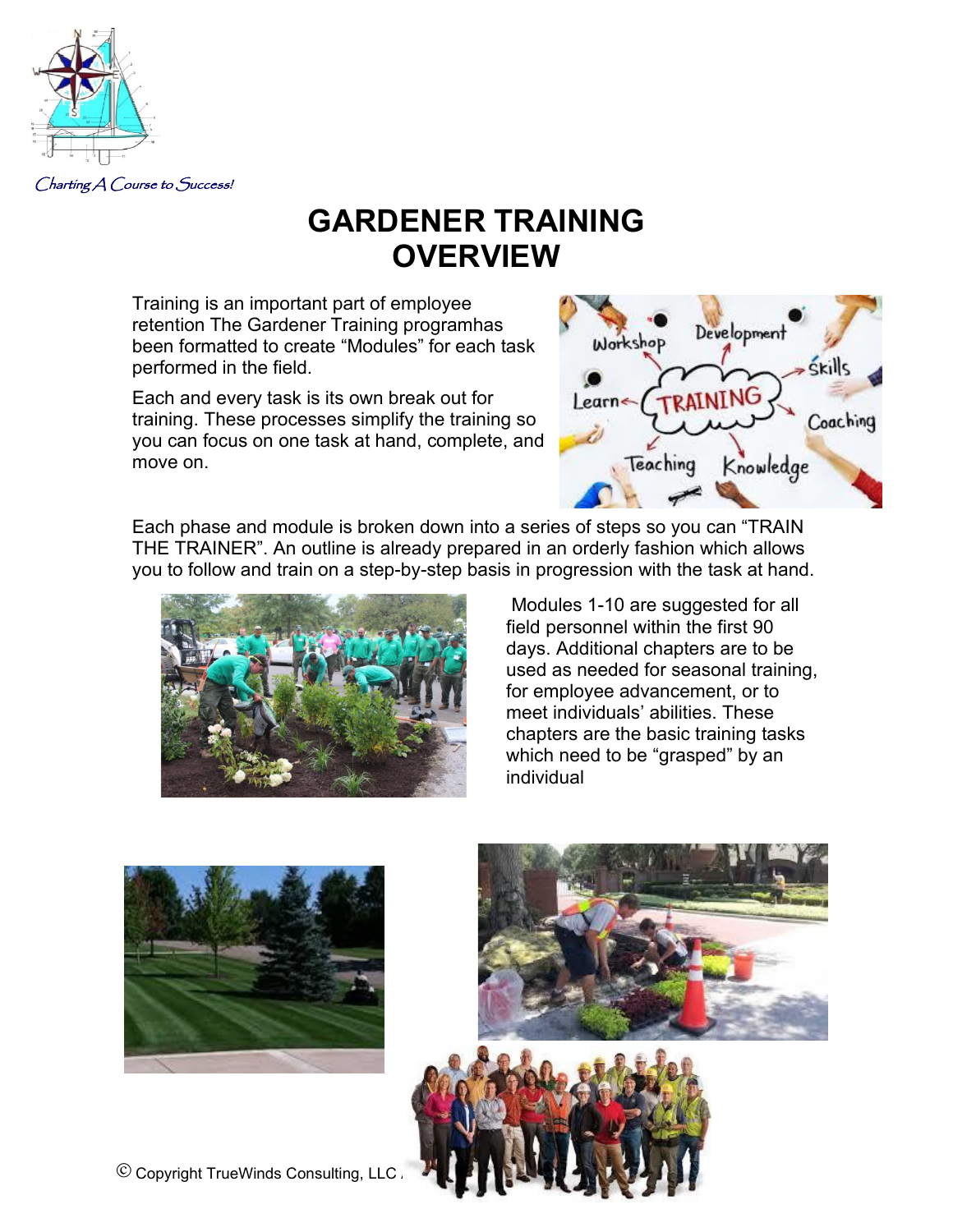#### **BASIC CHAPTER LAYOUT:**

**Each chapter runs through the** individual task and describes the training process.

**Each equipment module reviews:**



**Safety** (equipment required and suggested and processes required before handling the equipment) this equipment is not negotiable if it falls within the safety rules. Some items are suggested like dust masks, however hearing and eye protection are a MUST HAVE.

**Pre-start of equipment** (general check by visual and hands-on) a general overview of the equipment to check for visual flaws, loose parts of missing pieces.

**Fuel handling** (the proper way to handle, mix, pour and store fuel) this include the mixing of fuel, prior to pouring into the tank, notes about filling the fuel tank on the machine and proper securement and handling after the fueling.

**Operation** (suggested use of operation for proper performance and effect) tips on proper and safe operation, almost a "user" type guide.

**Maintenance** (general daily maintenance) things the crew leader and crew should perform on a regular basis to ensure the consistent operation and to save on "down" time.

**Troubleshooting** (helping overcome field problems and aid in the ability to overcome obstacle in the field) small tips which may assist in fixing small problems on equipment.

#### **. CERTIFICATION**

There is a training certification for every individual going through the courses. A date is placed on the line beside each chapter upon completion. A training board should be used to show the different levels of achievement for the process.

**GARDENER ONE** (New Hire) is the first 90 days, modules one through ten.

**GARDENER TWO** (Essential Gardner Training) is full completion and execution of eight of the remainingchapters within 6 months of completing Gardner One.

**GARDENER THREE** (Advanced Gardner Training) is full completion and execution of seven of the remaining chapters within 1 year of completing gardener two.

**GARDENER FOUR** (Key Person Training) is full completion and executionof five of the remaining chapters within 1 year of completing gardener three.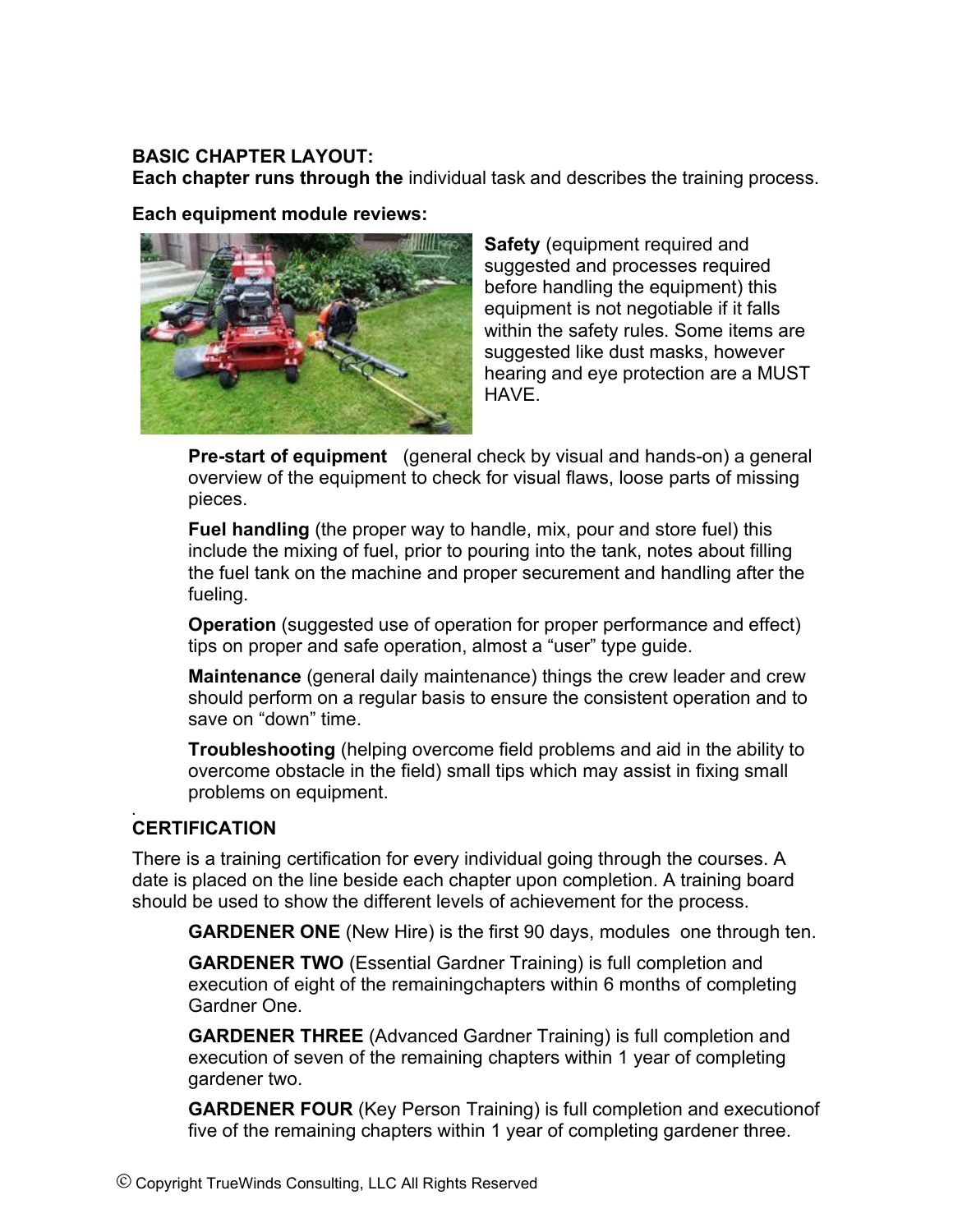The first 10 Gardener Training modules should be completed within the *first 90 days of employment for new hires.* In the event you are not presenting this to new hires, it is a series to assist in training your existing employees.

### **MODULES**

Each module is presented in English and Spanish.

#### **GARDNER ONE -- NEW HIRE**

Modules include the following tasks for the first 90 days:

- 1) SAFETY POLICY AND RULES
- 2) SAFETY CERTIFICATION
- 3) PUNCTUALITY, ATTENDANCE, AND APPEARANCE CERTIFICATION
- 4) HAZARD COMMUNICATION **CERTIFICATION**
- 5) BASIC GARDENING SKILLS **CERTIFICATION**
- 6) POWER BLOWER CERTIFICATION
- 7) EDGE TRIMMER/STICK EDGER CERTIFICATION
- 8) 21" MOWER CERTIFICATION
- 9) POWER HEDGE TRIMMER CERTIFICATION
- 10) STRING TRIMMER (WEED-EATER) CERTIFICATION

#### **GARDENER TWO – Essential Gardner Training**

Modules include the following tasks for continued training after the first 90 days:

- 1) SAFETY POLICY AND RULES
- 2) SAFETY CERTIFICATION
- 3) PUNCTUALITY, ATTENDANCE, AND APPEARANCE REVIEW
- 4) WORK QUALITY REVIEW
- 5) CUSTOMER SERVICE REVIEW
- 6) ADVANCED GARDENING SKILLS **CERTIFICATION**
- 7) WALK-BEHIND MOWER **CERTIFICATION**
- 8) 3-GALLON SPRAYER CERTIFICATION